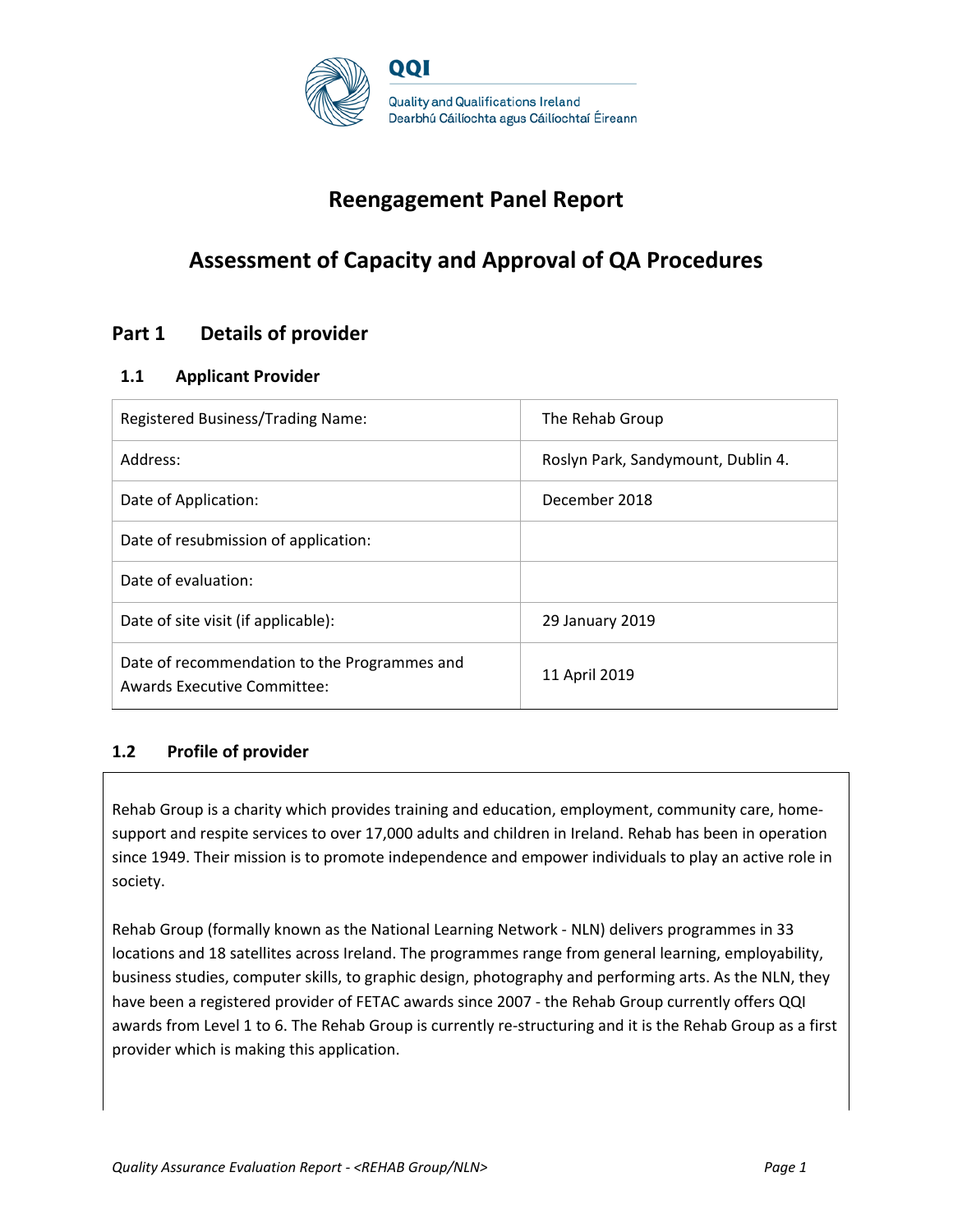

As a first provider they operate a continuous intake model and have 853 HSE rehabilitative places. They have 12 validated programmes (9 Major awards and 3 non Major awards) with 538 learners achieving QQI certification in 2017 and 364 learners achieving QQI certification in 2018.

Rehab Group is also a second provider for 16 Education and Training Boards (ETBs) and is contracted to deliver specialist training programmes from Levels 3 to 6. This training is currently offered to 1803 ETB vocational training places.

The Learning and Employment division (formerly part of the NLN) is mainly funded through exchequer funding provided through the Health Service Executive and the ETBs.

| Name              | Role of panel member | Organisation                                                                                        |
|-------------------|----------------------|-----------------------------------------------------------------------------------------------------|
| Keith Brumfitt    | Chair                | Consultant on FE and HE in the UK<br>and EQAVET expert                                              |
| Alan Hogan        | Panel Member         | <b>Quality Assurance Officer, LCETB</b>                                                             |
| Ruth Ní Bheoláin  | Panel Member         | Quality Assurance Officer, Hibernia<br>College                                                      |
| Roisín McLoughlin | Panel Member         | <b>Project Officer for Quality</b><br>Assurance, HSE Centres for Nursing<br>and Midwifery Education |
| Dr Deborah Butler | Secretary            | Former Registrar, Respond! College                                                                  |
| Marie Cotter      | Observer             | QQI                                                                                                 |

## **Part 2 Panel Membership**

## **Part 3 Findings of the Panel**

### **3.1 Summary Findings**

The purpose of the Re-engagement process is to evaluate the institutional capacity and quality assurance procedures of the provider against QQI guidelines with a view to a QQI decision on whether the provider's QA procedures should be approved.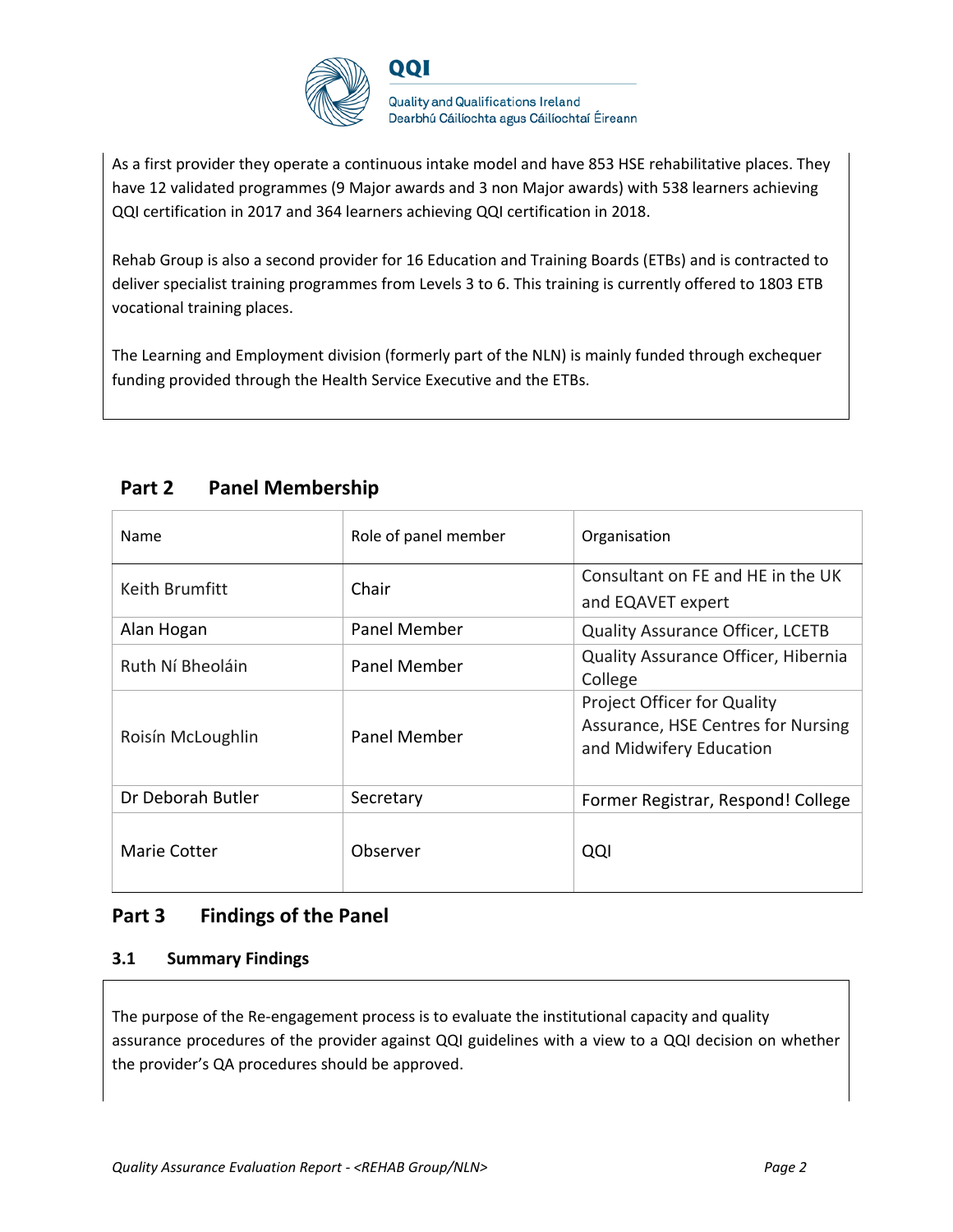

Based on the information provided via the application and the site visit, the panel found that the quality assurance procedures established by the Rehab Group should be approved. The panel is satisfied that the provider has both the capacity and willingness to make any appropriate enhancements in the areas suggested by the panel.

### **3.2 Recommendation of the panel to Programmes and Awards Executive Committee of QQI**

Approve the capacity and QA procedures of the Rehab Group.

### **Part 4 Evaluation of provider capacity**

#### **4.1 Legal and compliance requirements:**

|          | <b>Criteria</b>                                                                                                                      | Yes/No/ Partially | <b>Comments</b>                                                                                                                                                                                                                                                  |
|----------|--------------------------------------------------------------------------------------------------------------------------------------|-------------------|------------------------------------------------------------------------------------------------------------------------------------------------------------------------------------------------------------------------------------------------------------------|
| 4.1.1(a) | Criterion: Is the applicant an<br>established Legal Entity who<br>has Education and/or Training<br>as a Principal Function?          | <b>Yes</b>        | <b>NLN</b> is part of the wider Rehab<br>group which is a public benefit<br>entity and a registered charity<br>since 1949.<br>NLN is the education and<br>training division of the<br>organisation and they have<br>provided accredited education<br>since 2007. |
| 4.1.2(a) | <b>Criterion:</b> Is the legal entity<br>established in the European<br>Union and does it have a<br>substantial presence in Ireland? | Yes               | <b>Rehab Group (formally known</b><br>as the National Learning<br>Network - NLN) is a legal entity<br>and delivers programmes in 33<br>locations and 18 satellites<br>across Ireland.                                                                            |
| 4.1.3(a) | Criterion: Are any<br>dependencies, collaborations,<br>obligations, parent<br>organisations, and subsidiaries<br>clearly specified?  | Yes               | As a first provider they have<br>853 HSE rehabilitative places.<br>Rehab Group is also a second<br>provider for 16 Education and<br><b>Training Boards (ETBs) and is</b><br>contracted to deliver specialist                                                     |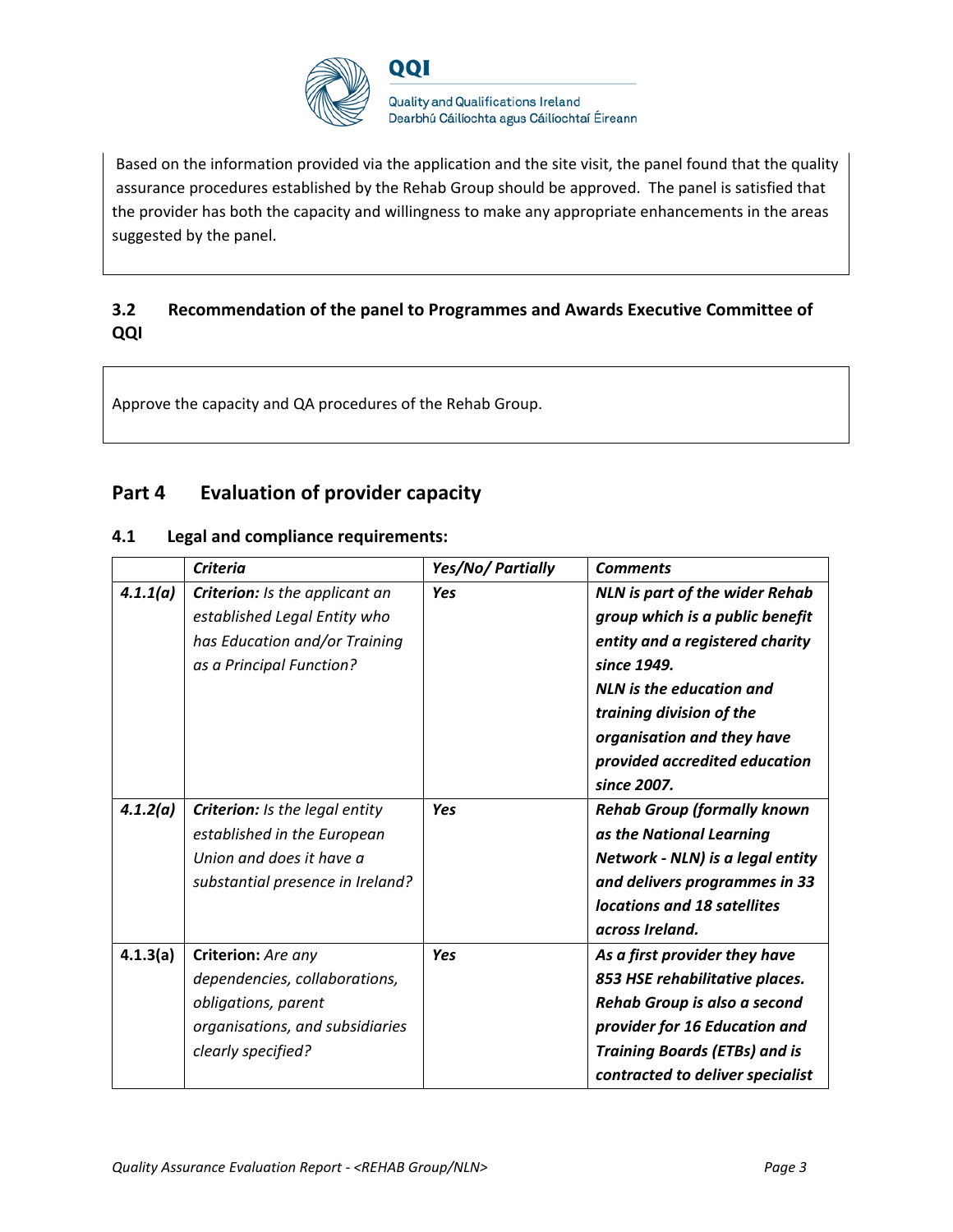

QQI

**Quality and Qualifications Ireland** Dearbhú Cáilíochta agus Cáilíochtaí Éireann

|          |                                                                                                                                                                                                                                                                                                                                                                                                                                                    |                  | training programmes from<br>Levels 3 to 6.                                                                                                                                                                                                     |
|----------|----------------------------------------------------------------------------------------------------------------------------------------------------------------------------------------------------------------------------------------------------------------------------------------------------------------------------------------------------------------------------------------------------------------------------------------------------|------------------|------------------------------------------------------------------------------------------------------------------------------------------------------------------------------------------------------------------------------------------------|
| 4.1.4(a) | Criterion: Are any third-party<br>relationships and partnerships<br>compatible with the scope of<br>access sought?                                                                                                                                                                                                                                                                                                                                 | <b>Partially</b> | <b>Quality assurance policies and</b><br>procedures relating to the<br>sourcing, teaching and<br>assessment of work-experience<br>element needs to be<br>developed.                                                                            |
| 4.1.5(a) | Criterion: Are the applicable<br>regulations and legislation<br>complied with in all jurisdictions<br>where it operates?                                                                                                                                                                                                                                                                                                                           | <b>Yes</b>       | The Resource and Governance<br>section of the application<br>details how the organisation<br>fully complies with charity<br>regulations, HIQA regulations,<br><b>HSE standards, GDPR, Garda</b><br>vetting etc.                                |
| 4.1.6(a) | Criterion: Is the applicant in<br>good standing in the<br>qualifications systems and<br>education and training systems<br>in any countries where it<br>operates (or where its parents<br>or subsidiaries operate) or<br>enrols learners, or where it has<br>arrangements with awarding<br>bodies, quality assurance<br>agencies, qualifications<br>authorities, ministries of<br>education and training,<br>professional bodies and<br>regulators. | <b>Yes</b>       | The applicant has a history of<br>successfully dealing with<br>education and training bodies<br>such as City and Guilds, QQI,<br>HSE, ETBs etc. and can<br>demonstrate full compliance<br>with the various regulatory<br>requirements of each. |

**Findings** 

The panel was satisfied that the legal and compliance requirements outlined in Section 4.1. have been broadly addressed by the Rehab Group in their application.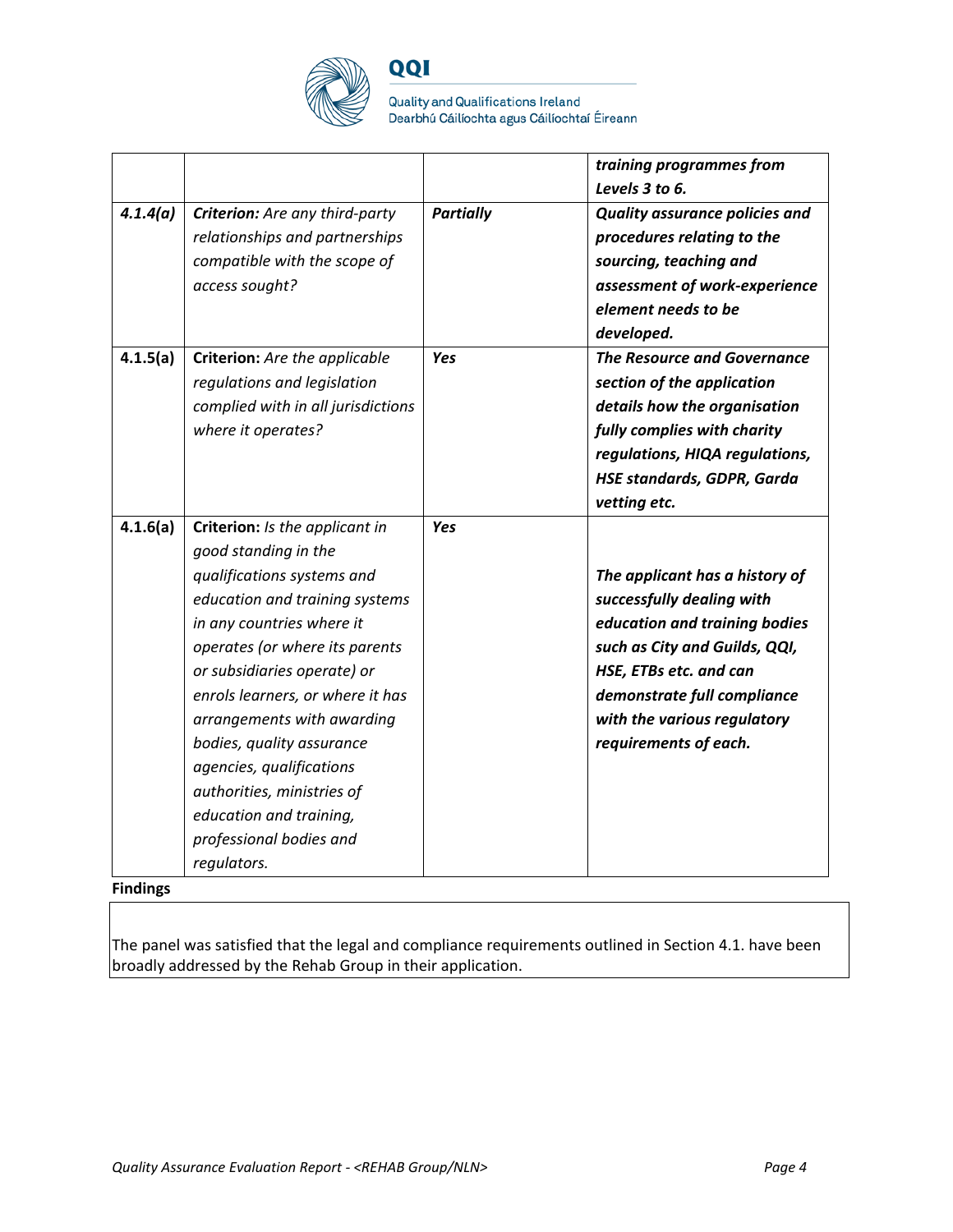

Quality and Qualifications Ireland Dearbhú Cáilíochta agus Cáilíochtaí Éireann

#### **4.2 Resource, governance and structural requirements:**

|          | <b>Criteria</b>                                                                                                                | Yes/No/ Partially | <b>Comments</b>                                                                                                                                                                                                        |
|----------|--------------------------------------------------------------------------------------------------------------------------------|-------------------|------------------------------------------------------------------------------------------------------------------------------------------------------------------------------------------------------------------------|
| 4.2.1(a) | <b>Criterion:</b> Does the applicant<br>have a sufficient resource base<br>and is it stable and in good<br>financial standing? | Yes               | The senior staff of REHAB<br>asssured the panel of its sound<br>financial basis and stable resource<br>base, even though funding is<br>determined annually.                                                            |
| 4.2.2(a) | <b>Criterion:</b> Does the applicant<br>have a reasonable business<br>case for sustainable provision?                          | <b>Partially</b>  | It would be useful to have a<br><b>Strategic plan for the NLN which</b><br>includes an operational budget<br>for QA and related activities.                                                                            |
| 4.2.3(a) | Criterion: Are fit-for-purpose<br>governance, management and<br>decision making structures in<br>place?                        | <b>Partially</b>  | Make clearer the remit of<br>committees. The Terms of<br>Reference of every committee and<br>working group needs to be<br>available on the website.<br>Some of the process maps need to<br>be developed and clarified. |
| 4.2.4(a) | Criterion: Are there<br>arrangements in place for<br>providing required information<br>to QQI?                                 | <b>Yes</b>        | There is a detailed system to show<br>how all the required information<br>is collected and relayed to QQI<br>with one named person having<br>overall responsibility.                                                   |

#### **Findings**

Rehab Group is a well - established provider and has a funding model that is sustainable although it is based on annual review of funding.

While there is an overall strategic plan for the Rehab Group, it is noted that there is no current strategic plan for the Learning and Employability division (formerly part of the NLN). It would be helpful to develop this strategic plan which includes an operational budget for QA and related activities.

There is a sound governance structure which has recently gone through a comprehensive review.

All the required information has been supplied to QQI in a timely fashion.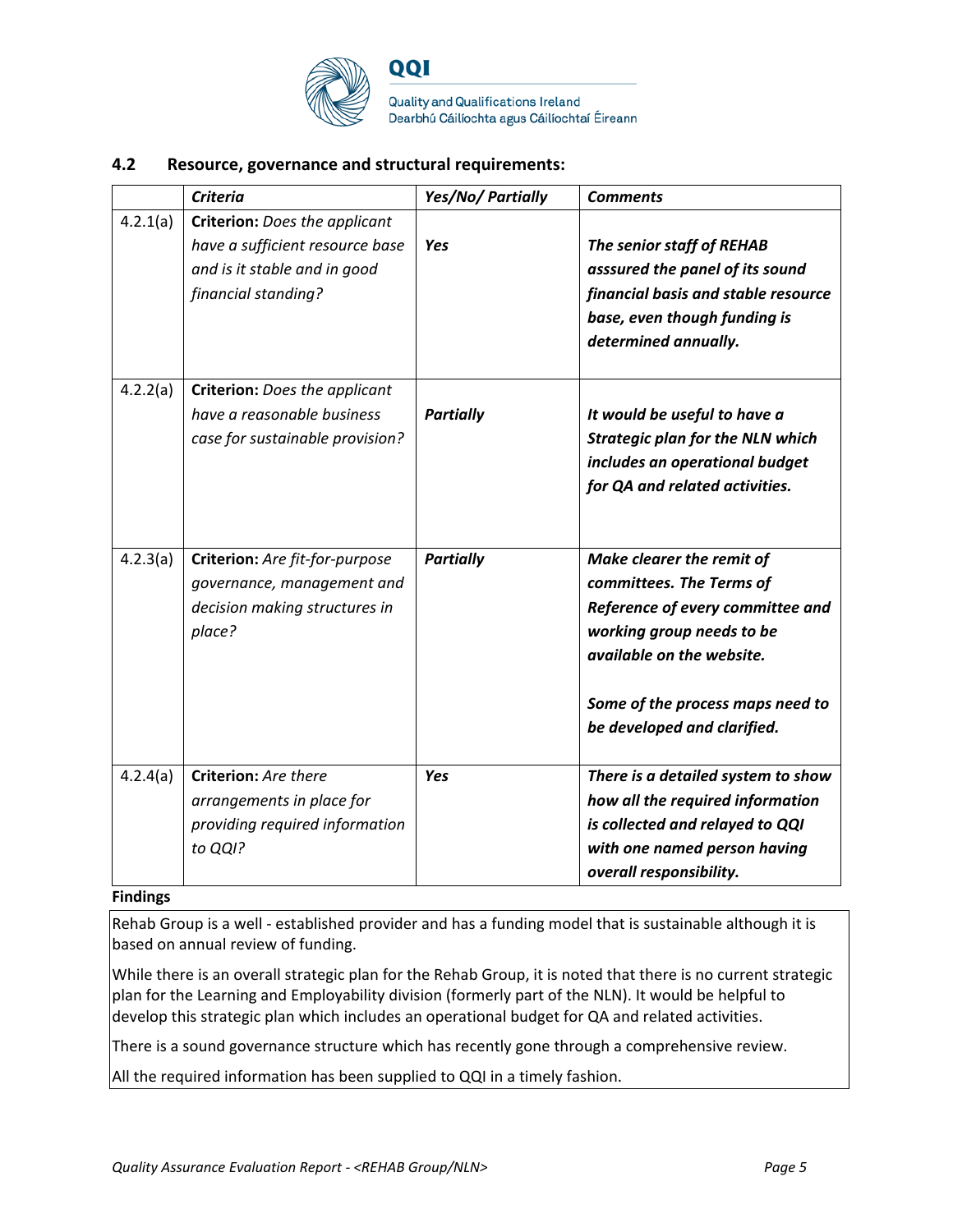

QQI Quality and Qualifications Ireland<br>Dearbhú Cáilíochta agus Cáilíochtaí Éireann

### **4.3 Programme development and provision requirements:**

|          | <b>Criteria</b>                                                                                                                                                                                                                                      | Yes/No/ Partially | <b>Comments</b>                                                                                                                                                                                                                               |
|----------|------------------------------------------------------------------------------------------------------------------------------------------------------------------------------------------------------------------------------------------------------|-------------------|-----------------------------------------------------------------------------------------------------------------------------------------------------------------------------------------------------------------------------------------------|
| 4.3.1(a) | Criterion: Does the applicant have<br>experience and a track record in<br>providing education and training<br>programmes?                                                                                                                            | <b>Yes</b>        | The applicant is a well-<br>established entity and<br>has been a registered<br><b>FETAC provider since</b><br>2007.<br>They also have service<br>level agreements with<br>the HSE to provide<br>education and training<br>throughout Ireland. |
| 4.3.2(a) | Criterion: Does the applicant have<br>a fit-for-purpose and stable<br>complement of education and<br>training staff?                                                                                                                                 | Yes               | The applicant has core<br>education and training<br>staff in their Head Office<br>and in each location.<br>They operate a<br>contingency staff cover<br>panel which is managed<br>at a local level.                                           |
| 4.3.3(a) | Criterion: Does the applicant have<br>the capacity to comply with the<br>standard conditions for validation<br>specified in Section 45(3) of the<br><b>Qualifications and Quality</b><br>Assurance (Education and<br>Training) Act (2012) (the Act)? | <b>Yes</b>        | As well as having a<br>dedicated education<br>team, NLN have<br>Programme<br><b>Development Officers</b><br>and new Programme<br>development and<br>approval processes in<br>place.                                                           |
| 4.3.4(a) | Criterion: Does the applicant have<br>the fit-for-purpose premises,<br>facilities and resources to meet the<br>requirements of the provision<br>proposed in place?                                                                                   | Yes               | <b>Training is offered in 33</b><br>locations around the<br>country and the Head of<br><b>Facilities and Premises</b><br>has the remit to ensure<br>that all resources and<br>facilities meet the<br>relevant requirements.                   |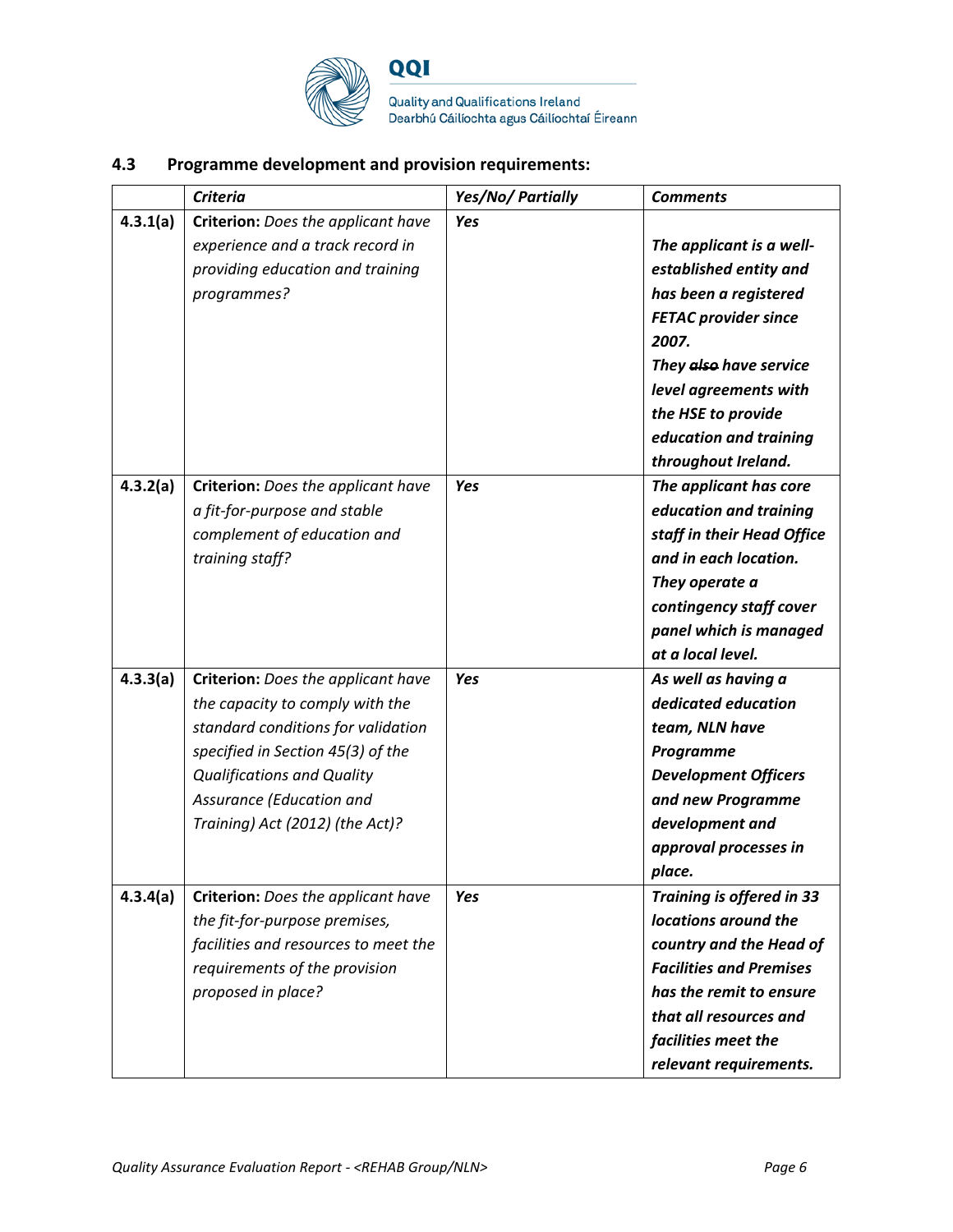

QQI

Quality and Qualifications Ireland Dearbhú Cáilíochta agus Cáilíochtaí Éireann

| 4.3.5(a)<br>4.3.6(a) | Criterion: Are there access,<br>transfer and progression<br>arrangements that meet QQI's<br>criteria for approval in place?<br>Criterion: Are structures and | Yes<br><b>Yes</b> | <b>The Rehab Group offers</b><br>a range of support and<br>training to learners<br>before they commence<br>any courses and during<br>their time with the<br>group. They also have a<br>follow up support service<br>and there are individual<br>support/action plans<br>(IAP) in place for each<br>learner.<br>There are clear |
|----------------------|--------------------------------------------------------------------------------------------------------------------------------------------------------------|-------------------|--------------------------------------------------------------------------------------------------------------------------------------------------------------------------------------------------------------------------------------------------------------------------------------------------------------------------------|
|                      | resources to underpin fair and                                                                                                                               |                   | guidelines on how                                                                                                                                                                                                                                                                                                              |
|                      | consistent assessment of learners                                                                                                                            |                   | learners are assessed                                                                                                                                                                                                                                                                                                          |
|                      | in place?                                                                                                                                                    |                   | and on the adaptation of                                                                                                                                                                                                                                                                                                       |
|                      |                                                                                                                                                              |                   | assessments to meet the                                                                                                                                                                                                                                                                                                        |
|                      |                                                                                                                                                              |                   | needs of learners<br>requesting reasonable                                                                                                                                                                                                                                                                                     |
|                      |                                                                                                                                                              |                   | accommodation.                                                                                                                                                                                                                                                                                                                 |
|                      |                                                                                                                                                              |                   | <b>Appropriate resources</b>                                                                                                                                                                                                                                                                                                   |
|                      |                                                                                                                                                              |                   | are also put in place to                                                                                                                                                                                                                                                                                                       |
|                      |                                                                                                                                                              |                   | support learner                                                                                                                                                                                                                                                                                                                |
|                      |                                                                                                                                                              |                   | assessment.                                                                                                                                                                                                                                                                                                                    |
| 4.3.7(a)             | Criterion: Are arrangements for                                                                                                                              | Yes               | There are arrangements                                                                                                                                                                                                                                                                                                         |
|                      | the protection of enrolled learners                                                                                                                          |                   | in place with the ETBs                                                                                                                                                                                                                                                                                                         |
|                      | to meet the statutory obligations                                                                                                                            |                   | and HSE.                                                                                                                                                                                                                                                                                                                       |
|                      | in place (where applicable)?                                                                                                                                 |                   |                                                                                                                                                                                                                                                                                                                                |

#### **Findings**

The Rehab Group has experience and a track record in providing education and training programmes.

It appears to have a fit-for-purpose complement of teaching staff. The quality assurance documents set out procedures covering access, transfer and progression and the procedures for dealing with assessment. Some of the advice given to the Rehab Group in the final section of this report will enable it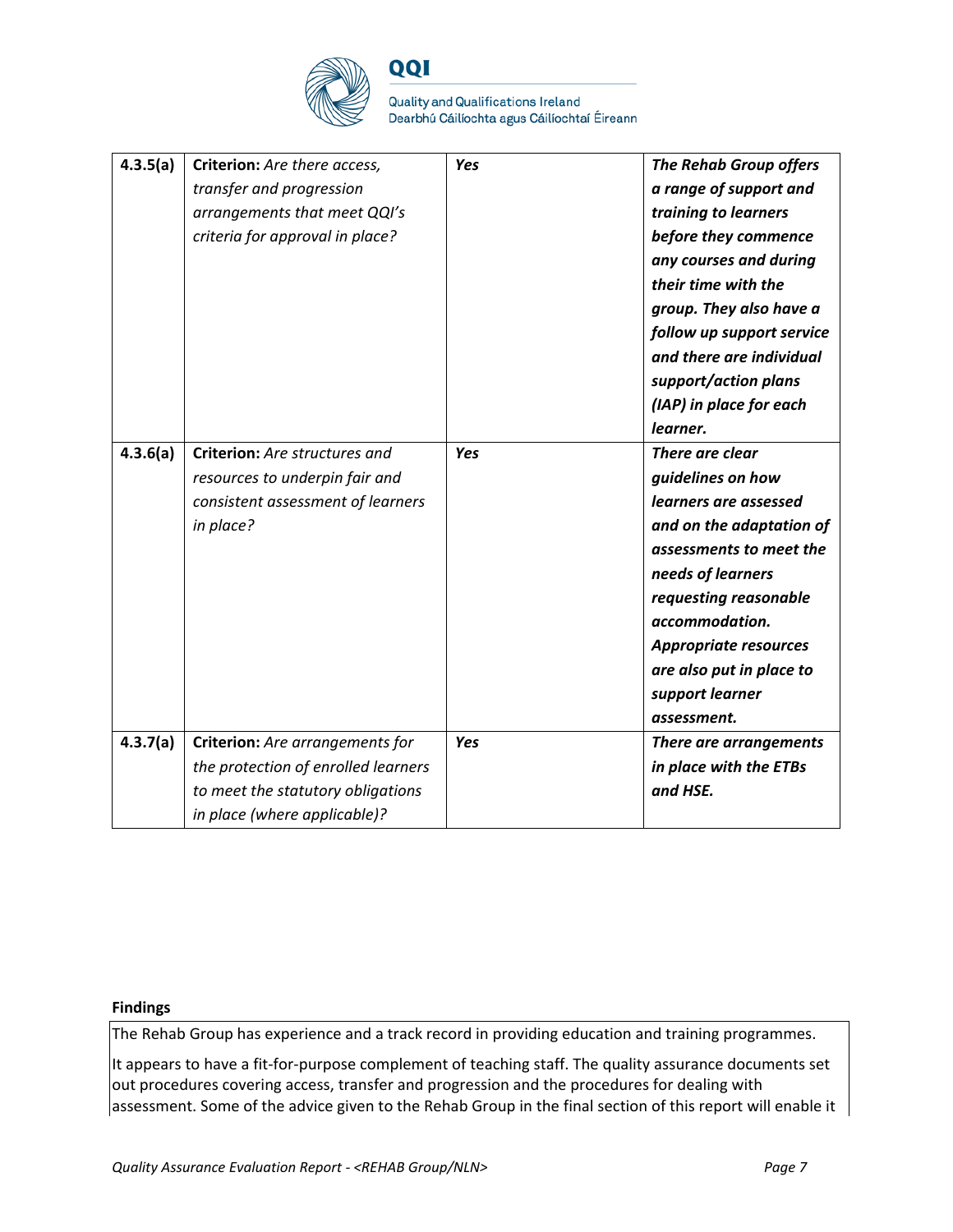

to enhance and demonstrate more clearly its compliance with the criteria listed above. The panel was satisfied that the criteria in Section 4.3 have been met.

### **4.4 Overall findings in respect of provider capacity to provide sustainable education and training**

The Rehab Group is a long-established provider and appears to have a strong commitment to quality assurance. The application is well presented and comprehensive giving a good insight into the activities of the Learning and Employability division and where it fits into the wider Rehab Group structure. The ethos and values of the organisation are learner-centred with a significant focus on the needs of the individual.

Tutors appear to be well qualified for the job and there are well developed QA procedures around Staff Recruitment and Learner Assessment.

There is ample experience and documented procedures around learner support.

On a micro level, the quality assurance documents lacks specific details in certain sections. Some policies are presented as summary statements of stages in a process. This is useful to those who know the specific detail behind the process but may be challenging to others. Hence all policies should be checked to ensure there is clarity about the procedures, responsibilities of individual staff and committees or stakeholders in the implementation of each policy.

The development of a strategic plan and associated timelines will be an important tool in shaping the future training provided by the Learning and Employability division. This Plan should ensure that it has the capacity and resources to meet all formal education and training requirements.

Overall, the panel was satisfied with the institutional capacity of the Learning and Employability division and the Rehab Group to provide sustainable education and training.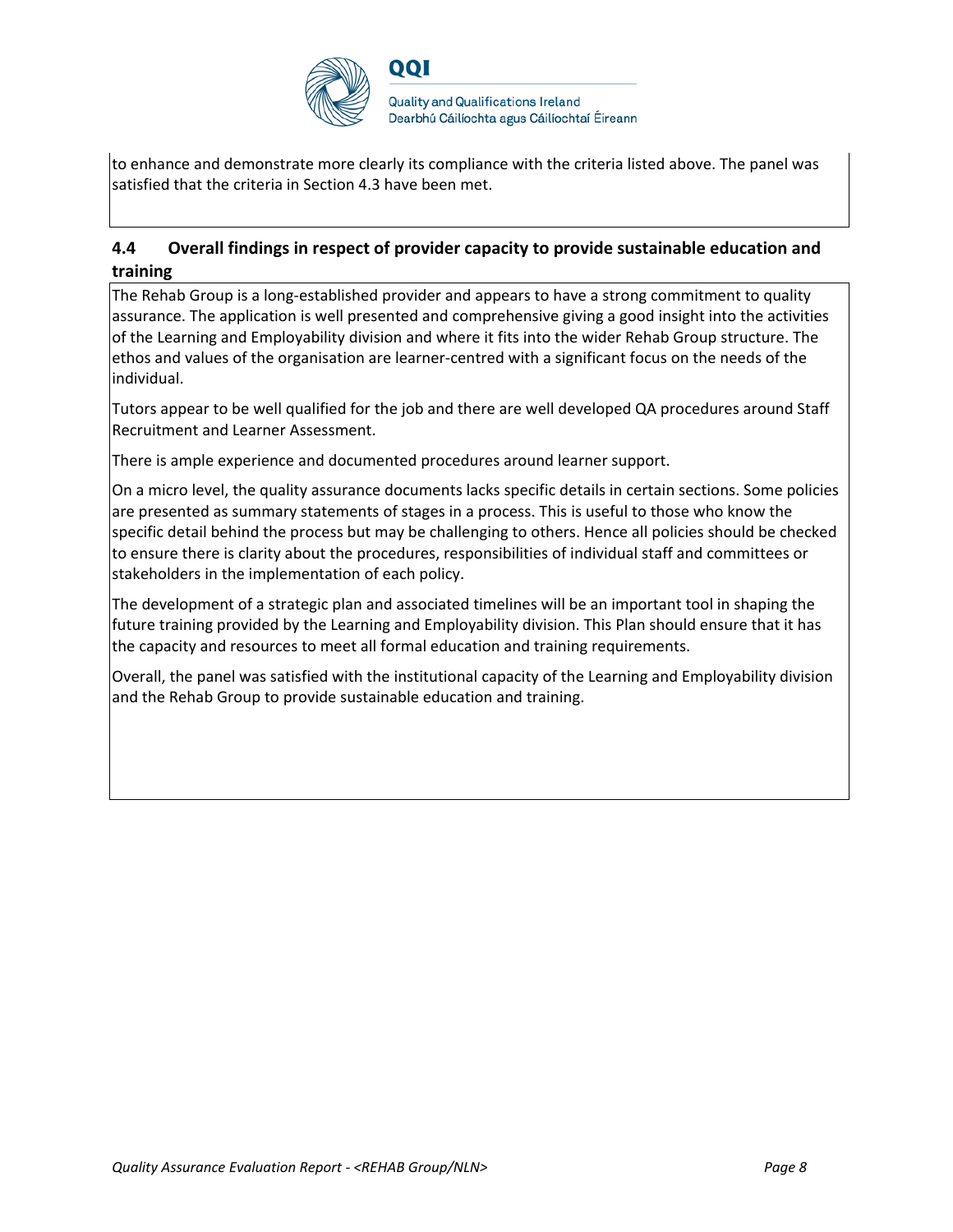

### **Part 5 Evaluation of draft QA Procedures submitted by Rehab Group/NLN**

*The following is the panel's findings following evaluation of Rehab Group/NLN quality assurance procedures against QQI's Core Statutory Quality Assurance Guidelines (April 2016). This section of the report follows the structure and referencing of the guidelines.* 

#### **1 GOVERNANCE AND MANAGEMENT OF QUALITY**

*Panel Findings:*

The fourteen-person voluntary Board of Management (BOM) provides strategic direction and governance for the organisation. The Board members have a range of skills and knowledge and meet seven time per year. The Rehab Group is portrayed as an extremely efficient, centralised operation which delivers a range of programmes to agencies and students that appear well satisfied with the services provided.

The terms of reference of the governance committees at various levels are briefly documented in the Rehab Group annual report (2017) but this information is difficult to find on the company's website. It would be helpful to see the specific terms of reference for the Learning and Employability division and for their governance committees at local/regional level. All terms of reference should be available and easily accessible on the website.

At an operational level the provider recognises that the selection of tutors is one of the key ways of ensuring quality and the procedures applied to staff selection reflect this.

Learners are represented at different levels in the National Learning Network which underpins the Rehab Group's belief in students being able to express their needs and goals. The National Representative Council (NRC) enables National Learning Network students to play a full role in decisions made about the services they receive. Every student is automatically a member of the NRC.

The panel was satisfied that the governance arrangements for maintaining the quality of programmes of education and training within the Learning and Employability division of the Rehab Group are in broad alignment with the relevant QQI quality and assurance guidelines.

#### **2 DOCUMENTED APPROACH TO QUALITY ASSURANCE**

#### *Panel Findings:*

The draft QA manual is comprehensive and has a fairly consistent approach in presentation and identifies version number, policy number, approval date, review date etc.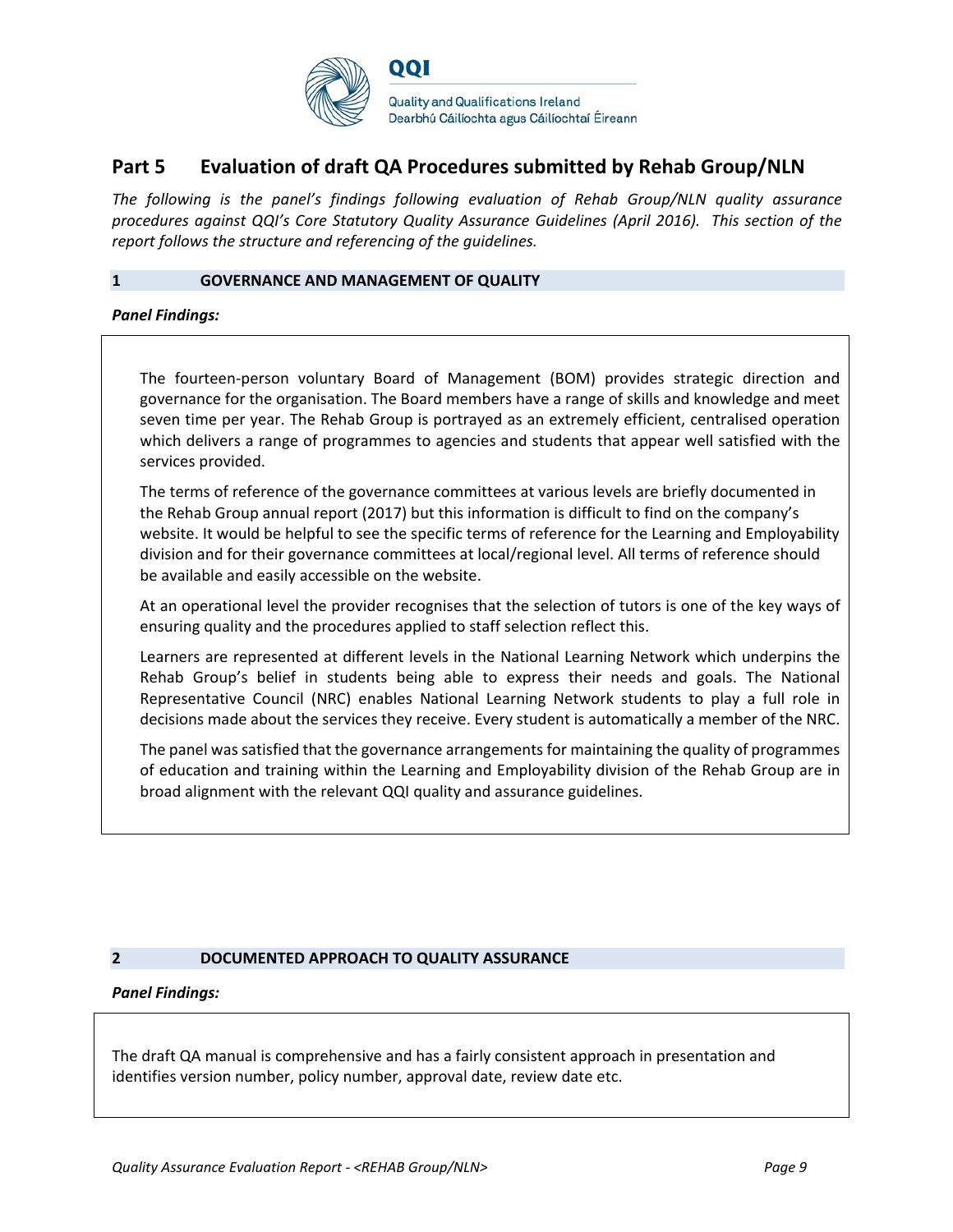

OOI

Understanding the QA manuals and documentation may be an issue for new staff and students as information is missing in some policies e.g. what specific steps are taken to ensure implementation, who are the decision-makers, what are the potential decisions and outcomes (e.g. the policy on the Quality of the Learning Environment).

Some of the *Process Maps* which are used to explain QA processes are not clear and they are not appropriately labelled. (e.g. the NRC Communication Process Map).

From the site visit the panel was confident that the Rehab Group staff knew the steps and who was responsible for policy implementation. However, some of the documentation lacked this detail for each procedure.

#### **3 PROGRAMMES OF EDUCATION AND TRAINING**

#### *Panel Findings:*

The NLN has a track record of providing education and training programmes which is supported by External Examiner reports. The Rehab Group's draft QA document sets out regulations covering access, transfer and progression. All applicants are interviewed to assess their suitability for the course. There is an appeals process for unsuccessful applicants. Extra support is put in place as required to assist each student in meeting their learning objectives.

The documented process of getting a new programme from idea to validation needs further elucidation to clarify which part of the process covers financial issues and which part covers academic issues. Normally the first step in developing a new programme is to carry out a feasibility study which includes financial aspects of provision. Who is involved and responsible for this process? What criteria are used? How long does this process take?

The process of programme review is more fully documented but would benefit from further clarity of responsibilities and detail of the internal QA processes to be applied prior to submission.

An example of a Local Training Specification ETB Training programme is provided in the application. It would be helpful if this was also available for a programme where the Rehab Group was a first provider i.e. one of the twelve validated training programmes provided by the NLN.

Overall it would be useful to have standard templates for programme exit forms; feedback forms; extension request forms; lesson plans etc. However, the panel were aware from the site visit that this documentation exists but it was not included in the application made to QQI.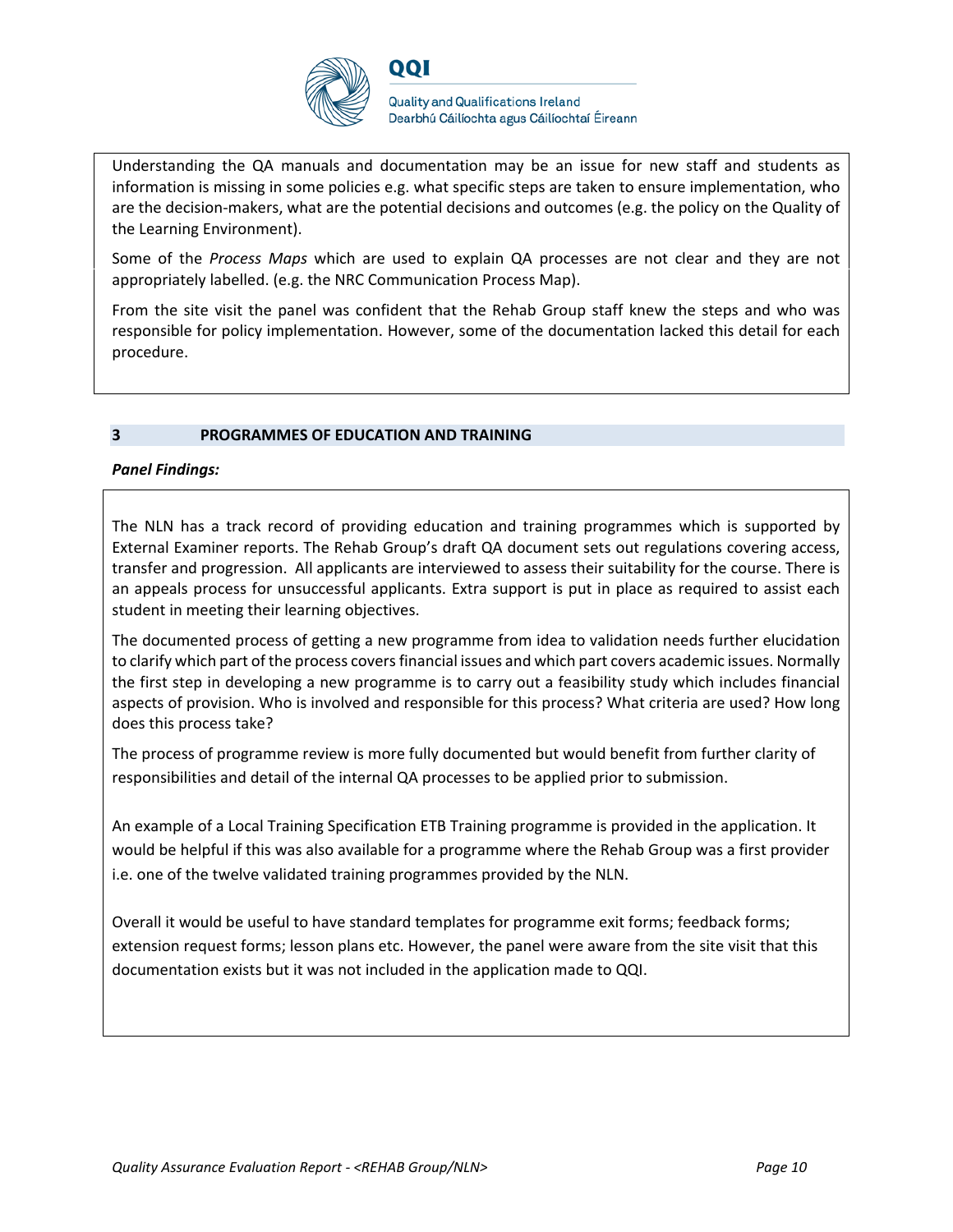

#### **4 STAFF RECRUITMENT, MANAGEMENT AND DEVELOPMENT**

#### *Panel Findings:*

The Panel compliments the Rehab Group on its high retention rate of qualified staff working on course delivery, learner support and administration. The expertise and commitment of staff who met the Panel was evident.

Staff recruitment procedures appear robust and there is a system in place to support new staff.

The staff attending the panel meeting outlined the different types of staff development, support and engagement that the Rehab Group provides. These can either be at the request of management or in response to a request from a staff member. Support for staff development is provided to part time staff.

Staff development as described in the documentation supplied to QQI does not appear to apply systematically to all education and training activities and related services e.g. does staff development cover pedagogical and assessment techniques. This should be re-examined.

The Panel feel that policies on CPD, appraisal and performance management would benefit from greater clarity on the specifics of timeframes, individual responsibilities, potential decisions and outcomes. It would be useful if the amount allocated to the staff training and development budget was clear and how decisions are made when using these funds. Currently all staff delivering and assessing vocational training must meet the ETB criteria for trainers. The Rehab Group trainer criteria are currently being developed and it will be helpful to see how, in due course, the two training criteria can be integrated.

There were numerous examples of best practice discussed during the panel visit and the Panel was advised that much of this is placed on *SharePoint* which can be accessed by all staff. CPD is the responsibility of the individual but the Panel questioned what would happen if an individual does not buyin to this approach? The Panel is of the view that the Learning and Employability division should be more systematic in managing and sharing of good practice and strengthen the existing structured approach to staff development.

#### **5 TEACHING AND LEARNING**

#### *Panel Findings:*

From the documentation supplied to QQI, feedback on the learning experience from tutors and learners appears to be encouraged. There appears to be a strong ethos of respect and support for learners' diverse needs.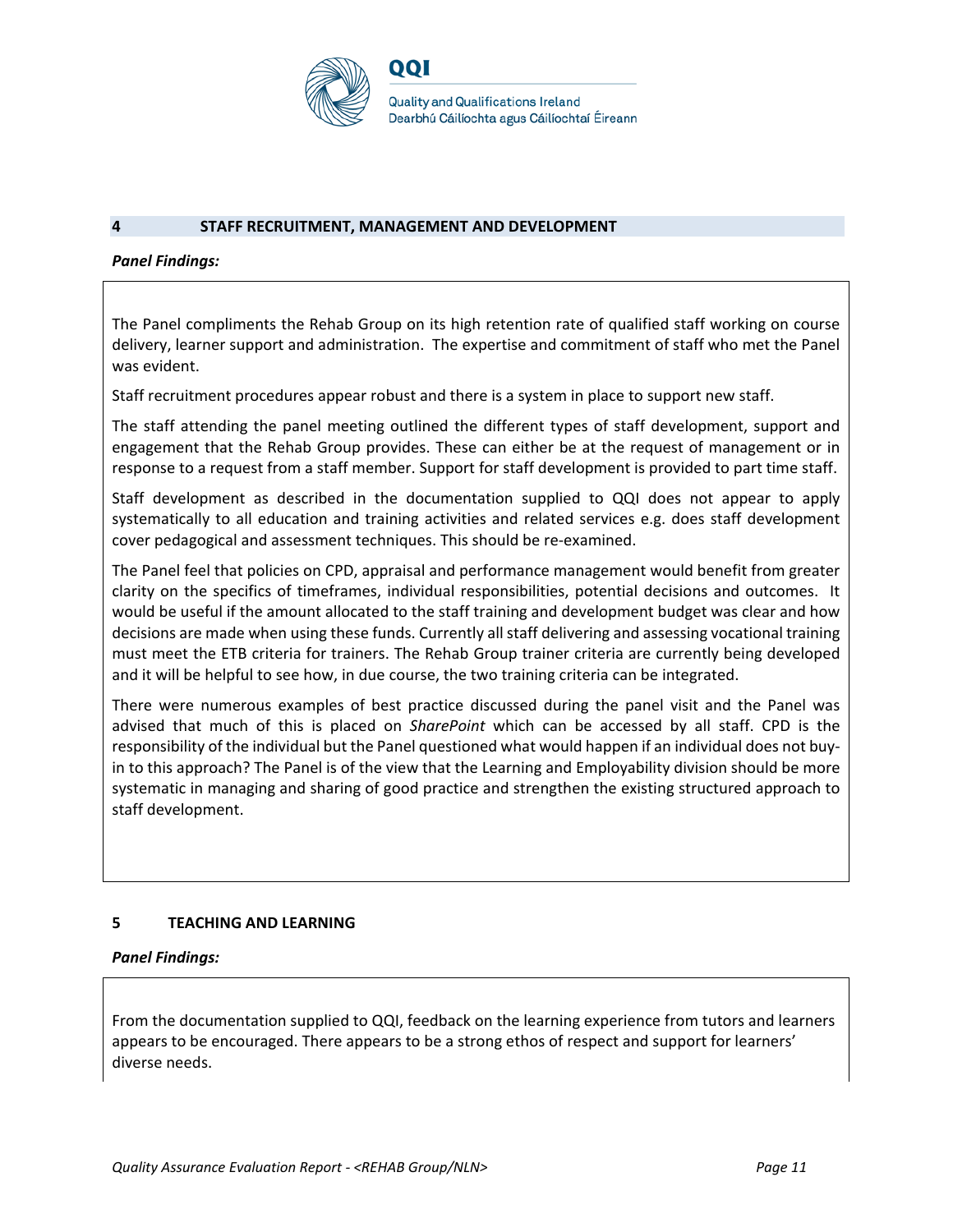

The tutors who provided an input during the panel visit were enthusiastic and passionate about their work with their respective groups. They described their shared vision and learner-centred approach to teaching and learning and how it is applied to the sector.

As mentioned earlier, more documentation on the procedures is required on how teaching and assessment skills are improved. In particular how is the peer review process taking place and how is the feedback from the self-assessment audit contributing to improving teaching and assessment skills?

Quality assurance policies and procedures relating to the sourcing, teaching and assessment of workexperience element needs to be developed. How is the quality of teaching and learning and fairness and reliability of workplace assessments ensured? Further elaboration is required on how employers are selected and the quality of their provision monitored; feedback from employers is collected; and the process which is used to incorporated this information and data into general course improvement.

#### **6 ASSESSMENT OF LEARNERS**

#### *Panel Findings:*

There are robust QA procedures particularly around ensuring the reliability of assessments and security.

The *Assessment of Learners Guide for Tutors (2018)* is to be commended as the NLN provides extra support for students as required. There are clear guidelines given on the adaptation of assessments to meet the needs of learners requesting reasonable accommodation.

There is a limited amount of information on the programme level assessment strategy. How is this considered/developed? This will be of further importance in the development of future awards.

Some of the process maps concerning the *Appeals process* and the *VT TQAS Assessment process* need to be developed further and clarified to demonstrate the various stages in each process.

#### **7 SUPPORT FOR LEARNERS**

#### *Panel Findings:*

The Rehab Group's learner profile is very diverse and includes people with learning difficulties, physical and sensory disabilities, mental health issues, early school leavers and people with low literacy and numeracy levels.

The Rehab Group offers a range of support and training and puts individual support/action plans (IAP) in place for each learner. These cover environmental areas, psychosocial areas, medical areas etc. as well as educational areas. This is an important aspect to the service offered by the provider and again it would be beneficial to have more documented procedures on the IAP process.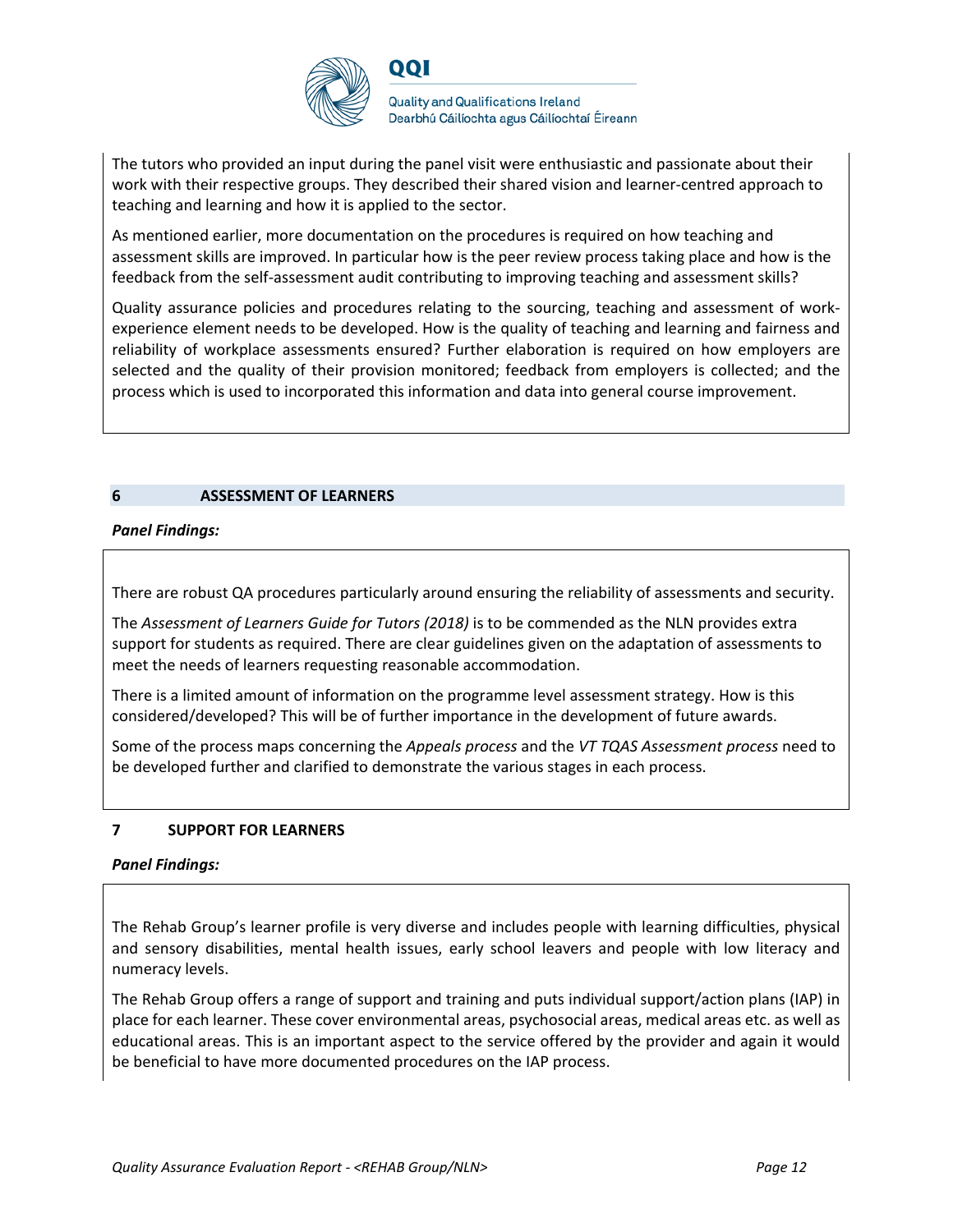

There are clear guidelines and arrangements in place for a learner to enter a programme and rather than turn someone away, applicants are given advice and support in choosing the most suitable programme in line with their own capabilities.

#### **8 INFORMATION AND DATA MANAGEMENT**

#### *Panel Findings:*

The NLN has policies and procedures to ensure that published information is clear, accurate, objective, up to date and easily accessible. The policy on *Information for Learners* could benefit from more detail on procedures and the flow-chart relating to *Admissions and Transfers* needs further clarity.

All relevant programme and award information is available to prospective and current learners on Rehab's website.

There is an eLearning platform to supplement the teaching and learning experience. This houses a significant amount of material relating to each available QQI award and the plan is to further develop the platform over the coming months.

The provider is compliant with Data Protection and has a Retention of Records policy.

#### **9 PUBLIC INFORMATION AND COMMUNICATION**

#### *Panel Findings:*

The provider has an informative website for prospective learners and potential employers. This is supplemented with course brochures.

The panel recommends that the website is extended to include specific information pertaining to the Terms of Reference of every committee and working group.

The *Best Practice Communication Process* flow-chart needs to be further developed.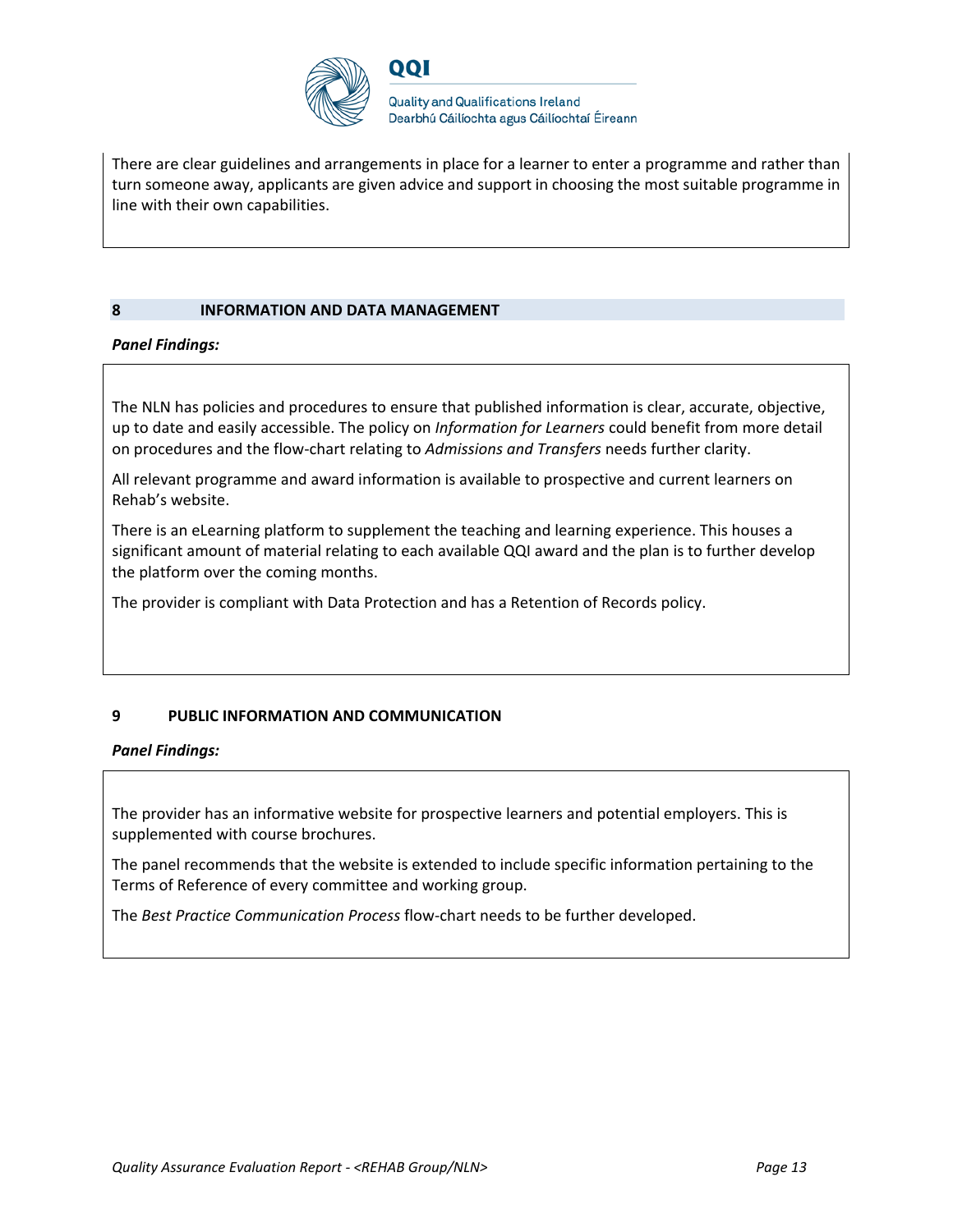

**Quality and Qualifications Ireland** Dearbhú Cáilíochta agus Cáilíochtaí Éireann

#### **10 OTHER PARTIES INVOLVED IN EDUCATION AND TRAINING (incl. Apprenticeships)**

QQI

#### *Panel Findings:*

Rehab Group holds first provider status with QQI and provides programmes from Levels 1 to 6. They also work with the HSE and act as an ETB Specialist Training Provider. There are detailed and signed service agreements and Operating Guideline documents for both.

The Panel considers the relationship between the NLN and placement providers to be critical in the context of skill acquisition and assessment. Help to learners in the provision of placements, mentor agreements, reflective diaries, information manuals and the compilation and distillation of employer / learner feedback are critical ingredients in supporting learners. These aspects of the relationship with employers require continuous review, quality assurance and documentation. This area requires further attention.

#### **11 SELF-EVALUATION, MONITORING AND REVIEW**

*Panel Findings:*

From the site visit, the Panel are assured that the Learning and Employability division engages in regular monitoring and review activity. It is clear that the provider is committed to the on-going monitoring of programmes and their outcomes.

The *Programme Self Evaluation process* map, the *NLN Self- evaluation questionnaire* template and the *Rehab Group Programme Review* Report template are examples of good practice.

In due course more detail on the self-evaluation, monitoring and review processes would be useful. This could include what are the indicators of effectiveness for each of the policies and procedures within the QA document; how frequently are they evaluated; the mechanisms for carrying out this evaluation and review; and the processes for implementation of any recommended changes to practice

### **Evaluation of draft QA Procedures - Overall panel findings**

The Panel concluded that the provider, the Rehab Group, has established an internal quality system appropriate to their context. The Panel has arrived at this conclusion based on a review of a comprehensive set of documents presented by the provider and information provided during the site visit. The established track record of the provider with QQI provides additional reassurance.

There is specific advice which the Panel has to offer to enhance the QA system and this in outlined in Section 6.2.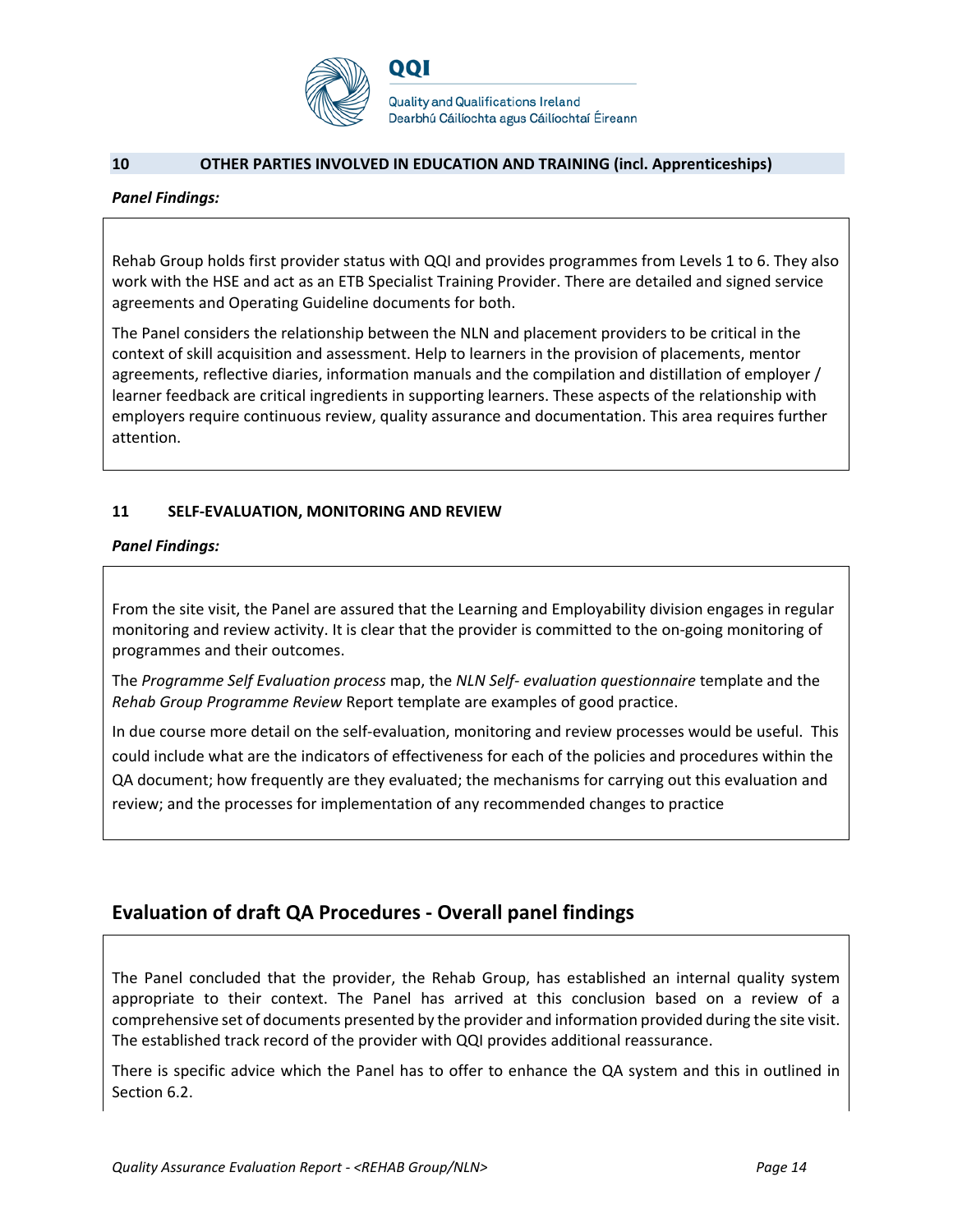

The Panel commends the high level of dedication which the staff involved in the organisation demonstrate. Their willingness to engage with the Panel to enhance their quality assurance systems is welcomed. There is a strong commitment to learners and this was in evidence throughout the meeting of the Panel. The provider demonstrates a strong learner-centre approach.

The Panel wishes to thank the Rehab Group for the vibrancy and honesty that it brought to the reengagement process.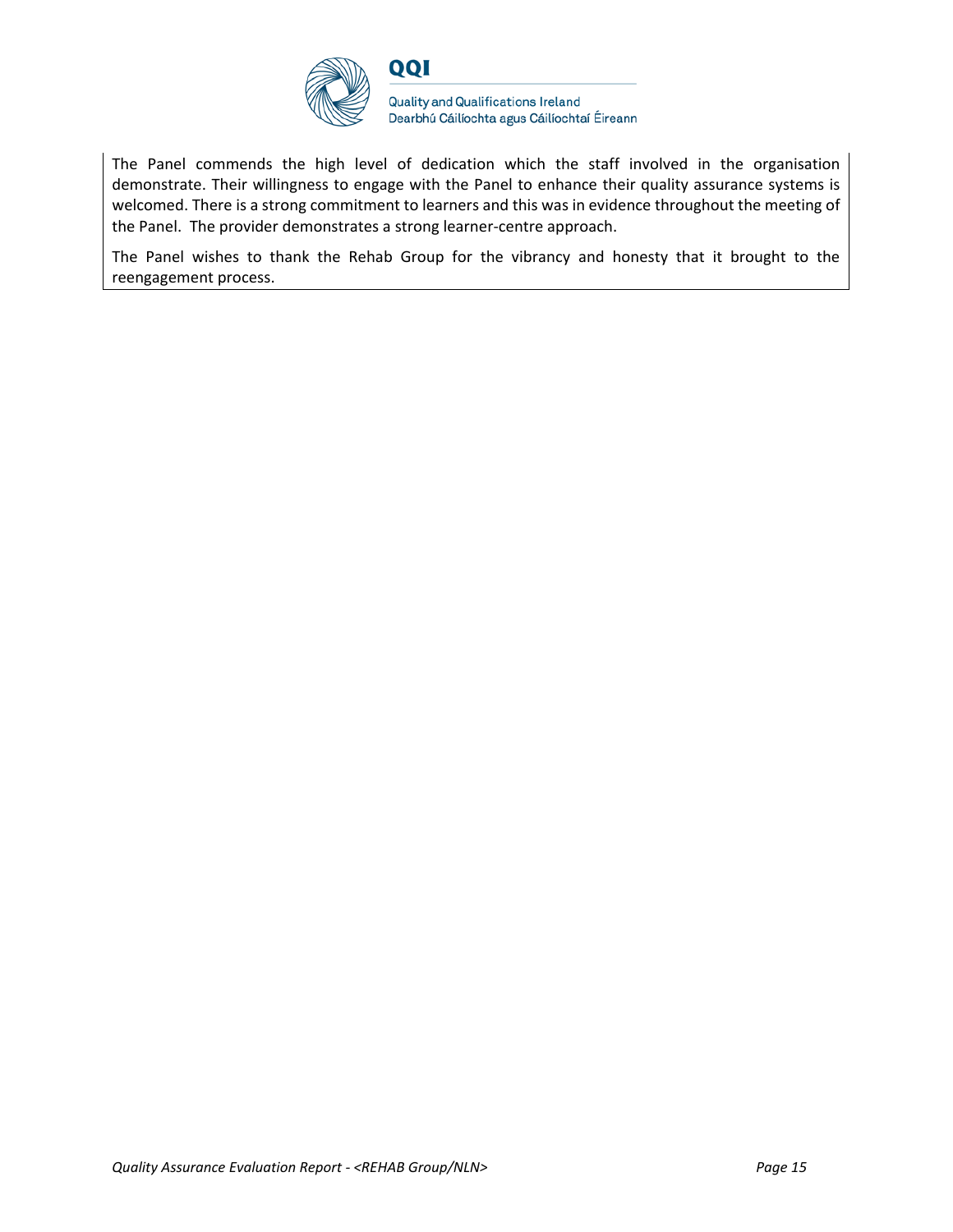

## **Part 6 Mandatory Changes to QA Procedures and Specific Advice**

#### **6.1 Mandatory Changes**

| 1.  |  |  |
|-----|--|--|
| N/A |  |  |
|     |  |  |

#### **6.2 Specific Advice**

The re-engagement concludes that the Rehab Group be approved by QQI and advise that the following areas are reviewed:

1. Develop clearer *step-by-step* procedures for ALL policies mentioned in the quality assurance document. Consider how to make the policies more explicit and clarify process maps to support the staff and students who use them.

2. Document more clearly and develop processes to use the information collected (on Dashboard and other sources) for improvement in particular areas. Be more systematic in managing and sharing of good practice.

3. Make clearer the remit of committees. The Terms of Reference of every committee and working group needs to be plainly available on the website. Progress publishing all policies on the website.

4. The quality assurance of the learners' work experience element needs attention and a systematic process of including employers' feedback into programme enhancement needs to be developed and its use monitored

## **Part 7 Proposed Approved Scope of Provision for this provider**

| $NFA$ Level(s) – min and max | <b>Award Class(es)</b>  | <b>Discipline areas</b>    |
|------------------------------|-------------------------|----------------------------|
| Levels 1 to 6                | Major and minor awards. | Healthcare, Business,      |
|                              |                         | Engineering, Construction, |
|                              |                         | Horticulture and IT.       |
|                              |                         |                            |
|                              |                         |                            |
|                              |                         |                            |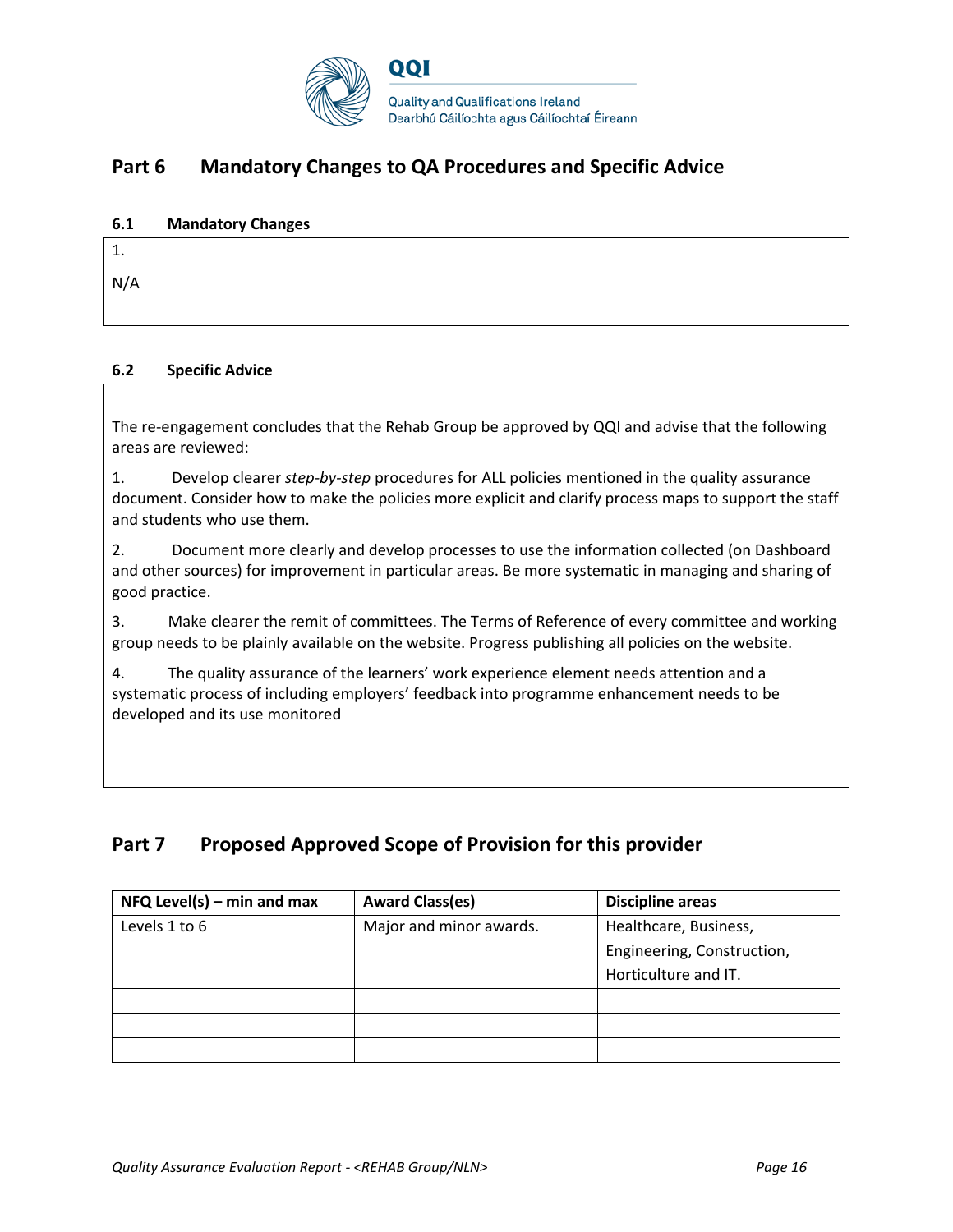

## **Part 8 Approval by Chair of the Panel**

This report of the panel is approved and submitted to QQI for its decision on the approval of the draft Quality Assurance Procedures of the Rehab Group.

Keith Brutt

Name:

Keith Brumfitt

Date: 28/2/19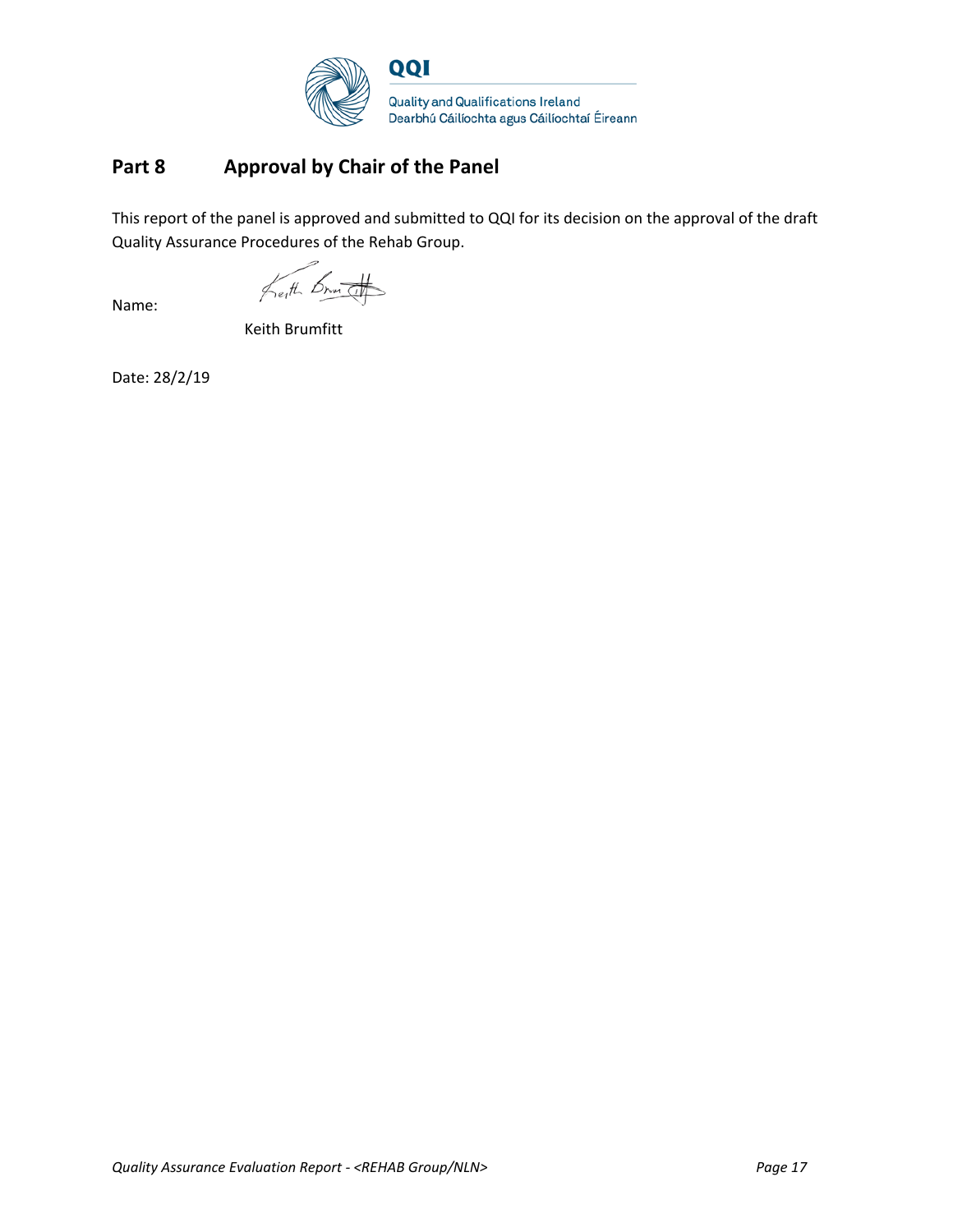

## **Annexe 1: Documentation provided to the Panel in the course of the Evaluation**

| Document                  | Related to              |
|---------------------------|-------------------------|
| <b>Rehab Presentation</b> | Session 1 and Session 2 |
| Integrated Approach to QA | Session 2 and Session 3 |
| Self-Evaluation Template  | Session 2 and Session 3 |
|                           |                         |
|                           |                         |

## **Annexe 2: Provider staff met in the course of the Evaluation**

| Name                  | Role/Position                      |
|-----------------------|------------------------------------|
| Mo Flynn              | CEO Rehab Group                    |
| Pauline Newman        | Director Quality and Governance    |
| Linda Coone           | Head of QA and Improvement         |
| Seamus Dillon         | <b>Chief Risk Officer</b>          |
| Helen Keoghan         | Senior Development Officer         |
| Jeanette Haughey      | <b>Quality Improvement Officer</b> |
| Cormac Woods          | <b>Head of Learning</b>            |
| <b>Adrian Stewart</b> | Head of Employability              |
| <b>Yvonne Hogg</b>    | Instructor                         |